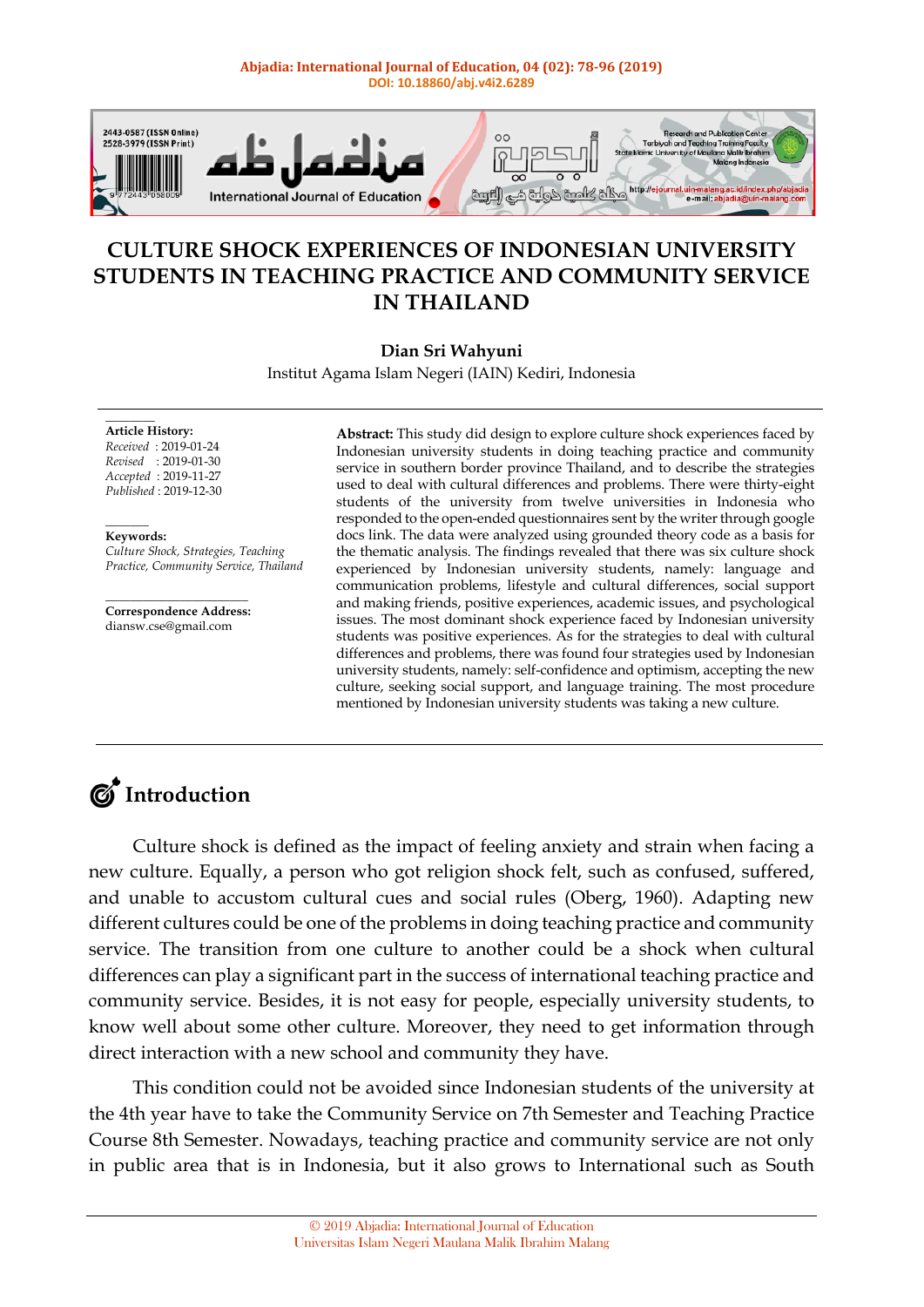Thailand. When some of the Indonesian universities have signed Memorandum of Understanding (MoU) with Thailand, many students of these universities become a part of this program. This international program is held by the Abroad Association of Southern Border Provinces of Thailand. Through this program, Indonesian University students faced a new society and any student level of teaching practice and community service in this country. As a result, the differences in cultures then affects the interaction between teacher and students, that is between Indonesian student who did teaching practice-community service and Thailand students.

The implementation of this international teaching practice and community service are precisely in the Southern Border Provinces of Thailand. Those provinces are Pattani, Yala, Narathiwat, and Songkhla. Again, the new areas in 2017 also included Nakhon Si Thammarat and Krabi. It takes about five months to do this program. The Indonesian students will be sent to each school at any level in these provinces. Each university student will be mixed with other difference university students. So that is why they will find a new atmosphere in this cultural change.

Smythe's study (1988) revealed that culture shock experiences could have a beneficial influence on both pedagogy and intercultural understanding. Indeed, Baier (2005) surveyed International Students: Culture Shock and Adaptation to the U.S. Culture. The participants were 45 international (western and non-western) students attending a Michigan community college. The instruments used are the survey questionnaire and interview. The finding of the mixed-method study shows that there is a significant positive correlation was found between cultural adjustment and the experience of culture shock symptoms.

Differently, Poedjiastutie's study (2009) about culture shock experienced by international students studying at Indonesian universities revealed that three points of academic life make international students experience culture shock, namely: teacher s roles and attitudes, poorly organized programs, and the local student's attitudes. In social life, it found that international students experienced culture shock in three aspects, namely: women-men relationships, different ways of thinking, and different habits.

This study designed to explore culture shock experiences faced by Indonesian university students in doing teaching practice and community service in the southern border province of Thailand and to describe the strategies used to deal with cultural differences and problems.

### & **Theoretical Support**

#### **Culture**

There are many definitions of culture. First of all, religion is involving a cognition system that structures people, behavior, or emotions (Goodenough, 1957). It is a pattern that recognizes all of these things. Equally, the culture explained by Strauss (1981) as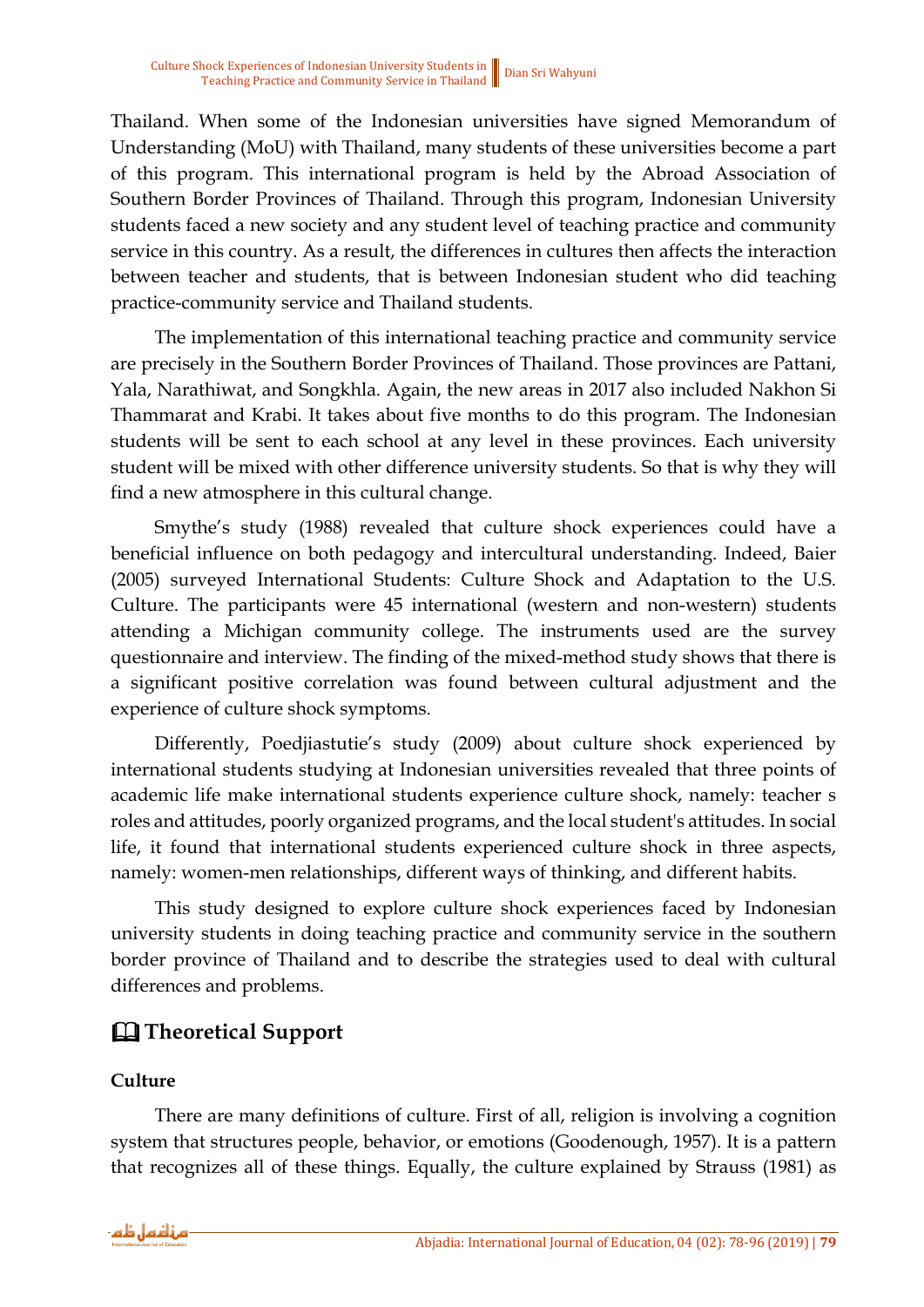cumulative mind creations of shared symbolic systems. Another approach of religion defines religion as a system that sharing both symbols and meaning (Keesing, 1974). To sum up, culture is systems of cognition, structure, and logo that crucial for humans.

Some educationalists have discussed the importance of culture. As in his book, Clifford Geertz (1973) stated that: "Without human beings, there is no culture, obviously; but likewise, and more significantly, without culture, there are no human beings." Besides, Schwartz & Bilsky, (1987) who researched culture stated that culture directly affects rules and norm that makes human could guide their daily behaviors in one primary culture orientation. Additionally, an individual communication style, value system, and practices were preferred by culture (Gudykunst, 1996). From the statements above, it can conclude that religion is essential for people's whole way of life because it becomes a part of human beings.

#### **Culture Shock**

Experiences in a new culture may result in culture shock, which is defined by Winkelman (1994) as a disorientated feeling that occurs when people faced with different cultures. It happens especially when individuals have totally faced a new culture, as is usually the case with international students. Culture Shock term existed in the literature since the early 1950s. An anthropologist Kalervo Oberg (1960) explained culture shock as the consequence of strain and anxiety resulting from contact with a new culture and the feelings of loss, confusion, and impotence, which are due to loss of accustomed cultural cues and social rules. The study of a culture shock then developed into contemporary theories, those are 'culture learning' and 'stress and coping' models, and 'social identification' theory (Zhou, 2008). This is also mentioned previously by Phinney (1990) that there are two major conceptual approaches used in social identification, namely: acculturation and social identity theory.

Similarly, culture shock often results in feelings of anxiety and confusion associated with cultural and social rule changes (Wilson, 2011). These definitions seem to be in a cynical explanation. Others, however, it is also defined positive that culture shock as a learning experience that gives the beneficial for the people (Sitton, 1976). Moreover, these could be summarized that culture shock is a disorientated feeling experienced by someone who is suddenly subjected to an unfamiliar culture, way of life, or set of attitudes.

#### *Stages in culture shock*

The experience that has been faced by someone could be categorized into some steps. Kidder (1992) stated that individuals must first recognize five stages of culture shock before the situation can be resolved. Those stages are honeymoon, disorientation, irritability and hostility, adjustment, and integration; the last is biculturality. Those stages were modified then by Winkelman (1994). He stated that adaptation to the local culture is through understanding and accommodation, while it is not necessarily assimilation, but it is necessary to deal with the culture shock. He then described the phases of culture

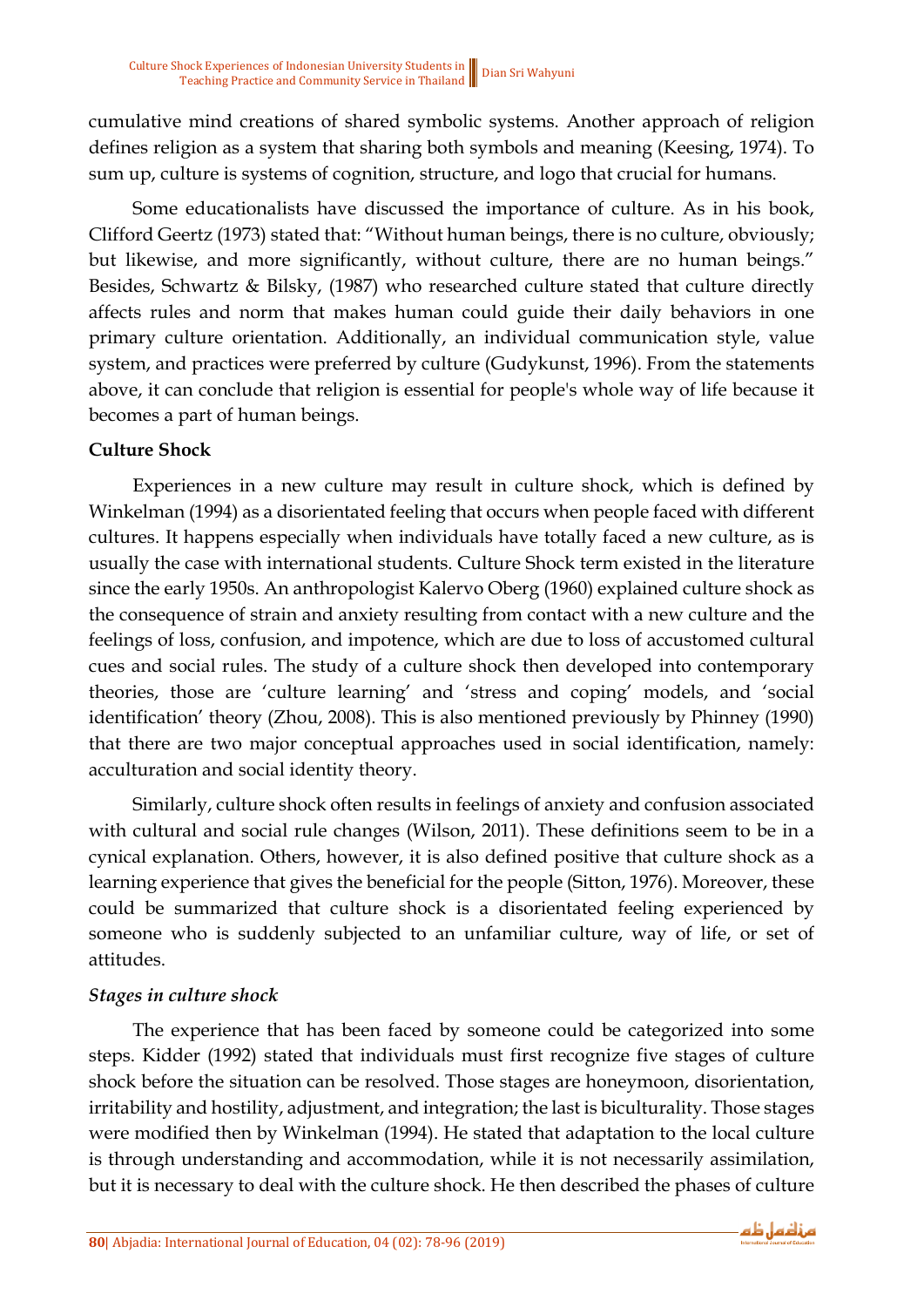shock in four stages. Firstly, the honeymoon or tourist phase. Secondly, the crisis or cultural shock phase. Thirdly, the adjustment, reorientation, and gradual recovery phase. The last is the adaptation, resolution, or acculturation phase.

#### *Strategies to deal with culture shock*

There are many effective ways to deal with culture shock. Besides, each people are not able to use the same procedure to encounter culture shock. Based on Xia's research (2009), there are three approaches to deal with culture shock. Those are self-confidence and optimism, accepting new cultures, and seeking social support.

The first strategy is self-confidence and optimism. In the field of psychology, there is term self-efficacy, which means the conviction or belief of people that they can overcome the obstacles encountered. People with high self-efficacy usually believe that they can perform the task well because they have full confidence that they will succeed (Xia, 2009). Nevertheless, people with low self-efficacy often tend to give up easily and experience more anxiety when facing troubles (Aronson et al., 2005). Therefore, selfconfidence plays a crucial role in decreasing stress and overcoming obstacles (Xia, 2009).

The second strategies are acceptance, which means accepting other cultures' values and behaviors as not good or bad but simply different. Once people can take them, they will be more comfortable and able to minimize psychological stress. Nevertheless, it is not an easy method. Therefore, interest, curiosity, and willingness are essential. Then reluctant acceptance will cause more psychological discomfort (Phillips, 2003). Also, they are attempting to respect local customs and traditions may also be a relatively easy way of accepting new cultures.

The last strategy is seeking social support. It regarded as an effective way during the anti-stress process based on Xia's research (2009). In this strategy, people receive consolation, caring, encouragement, advice, approval, and help from others around them. It seems that people who have friends to lean and deal with stress better. When social support decreases, common psychological problems such as depression, anxiety, and feeling of helplessness increase. For instance, when people encounter many difficulties, such as culture shock, their friends may help them analyze the reason and give them several suggestions about how to do better in the future.

#### **Integrated Teaching Practice and Community Service**

Integrated teaching practice and community service is a subject of the study which combined teaching practice and community service ("Petunjuk Teknis Pelakanaan Kuliah Kerja Nyata (KKN) Praktek Pengalaman Lapangan (PPL) Angkatan VIII di Thailand," 2017). Teaching practice could be described as a period when students are working to apply theory in practice (Kiggundu & Nayimuli, 2009). Indeed, teaching practice can be conducted in several forms depending on the institutions (Perry, 2018). While, community service, in other named student study service, is a link of academic study concept combined with community service practical experience (Krisnawati, 2009).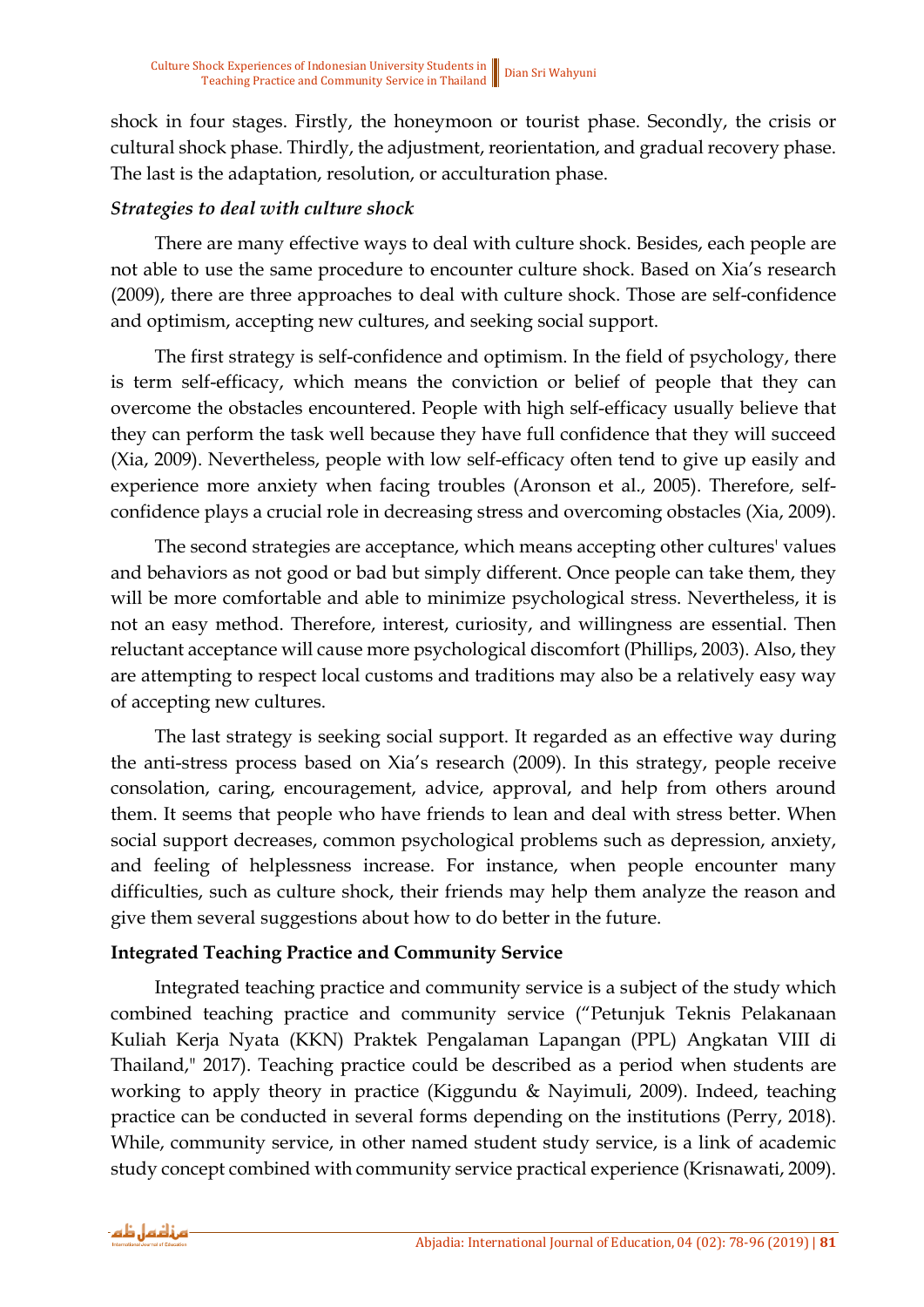In conclusion, integrated teaching practice and community service is the integration of teaching practice and community service; those are in management and time aspects.

The purpose of integrated teaching practice and community service program explained in "Petunjuk Teknis Pelakanaan Kuliah Kerja Nyata (KKN) Praktek Pengalaman Lapangan (PPL) Angkatan VIII di Thailand" (2017) is to develop the students' competition as professional teachers. This also could give valuable experience to students of the university, especially the fourth year students in teaching-learning at the schools. Indeed, it also gives students of university practice and develops their profession in their fields of study. Moreover, the students could apply their knowledge and teaching skills that they have in real life in formal schools, in this case, is in the Southern Border Province of Thailand.

#### **Southern Border Province Thailand**

Thailand could be divided into four different regions based on its land features. They are the northern region, the Khorat Plateau, the central region, and the southern region (Phillips, 2007). The physical traits of southern border province Thailand explained follow:

#### *The physical landscape of southern border province Thailand*

Based on the topography defined by Phillips (2007, p. 16), the southern region of Thailand divided into Southern Thailand East Coast and Southern Thailand West Coast. There are ten provinces from north to south, which are Phetchaburi, Prachuap Khiri Khan, Chumphon, Surat Thani, Nakhon Si Thammarat, Phatthalung, Songkhla, Pattani, Yala, and Narathiwat belong to Southern Thailand East Coast. While there are six provinces, those are Ranong, Phang Nga, Krabi, Phuket, Trang and Satun in Southern Thailand West Coast.

#### *Characteristic and personality of the people*

Thai people are quite homogeneous. Ethnically, 75 percent being of Thai heritage, 14 percent being of Chinese heritage, and some 35 different ethnic groups making up the other 11 percent of the population. Thainess is a term that is thrown in Thailand a lot to describe the Thai people. Thai people have been described as easy-going, friendly, selfconfident, complacent, polite, laid back, discreet, modest, cheerful, neat, clean, respectful, grateful, obedient, loyal, and differential (Phillips, 2007, p. 41).

#### *Religion*

More than 94 percent of Thai people were Buddhist. Compared to Buddhism, all other faiths in Thailand are relatively minor. Islam and Christianity both exist in the country. Muslims live primarily in the south and Bangkok. They make up 4.6 percent of the population, while Christians number less than 1 percent of the population (Phillips, 2007, p. 43).

#### *Thai Language*

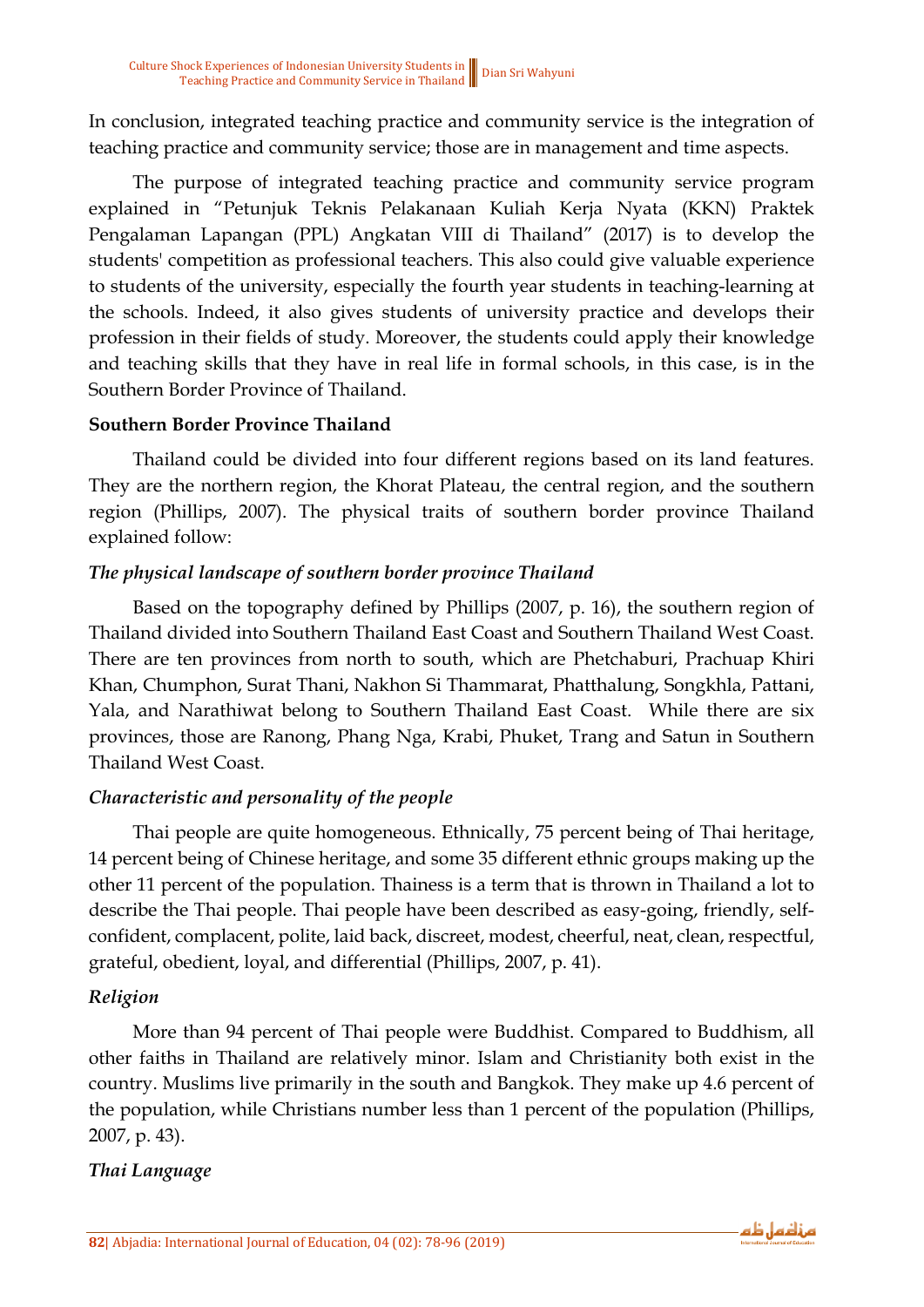Still in the same literature, Thai is part of the Sino-Tibetan language family, but it has been influenced over time by other languages. The language has 44 consonants and 18 vowels. Tone marks are used in written communication to show how words are to spoken. Each different tone creates different meanings in the Thai Language. Other languages used in Thai are Malay and English.

### *Life style*

Thai people's daily life could be drawn to their lifestyle, as explained by Phillips (2007, p. 48). The range of spices goes from hot and spicy to mellow and delicate. Spices and ingredients used in cooking include hot peppers, lime juice, lemongrass, ground peanut, and black pepper. While ginger, coconut milk, coriander, garlic, sweet basil, mint, tomatoes, onion, and curry are also widely used. Unusually, ingredients like crickets and various insect larvae are eaten in Thailand.

### **Method**

Since this research conducted to explore and create the new theory about culture shock experiences faced by Indonesian students of university during their teaching practice and community service in Southern Border Province Thailand on 8th Generation, this research employed grounded theory design (Glaser and Strauss, 1967). The subjects of this study were 38 students of university from 12 universities in Indonesia, namely: Muhammadiyah University of Tangerang, Serambi Mekkah University of Banda Aceh, Muslim University of Bireun Aceh, State Islamic Institute of Tulungagung, State College for Islamic Studies Kediri, State Islamic Institute of Jember, Islamic Institute of Ibrahim Genteng, Islamic Institute of Darussalam Blokagung, Hasyim Asy'ari University of Jombang, Muhammadiyah University of Jember, Muhammadiyah University of Sidoarjo, and State Islamic University of Sunan Ampel Surabaya.

The open-ended questionnaire was developed to get the data of this study. Name, university, major, subject of the study, and teaching practice and community service place are required. The instrument used in this research is in *Bahasa Indonesia* (*see Appendix*). The researcher translated it from English to Indonesian because the participants are from different majors and different departments. The survey questionnaire consisted of 10 questions. The researcher was selected and adapted for the current study from interview questions of existing literature (Rajapaksa and Dundes, 2002), and the previous research done by Baier (2005). The last question introduced the Indonesian university students to Xia's (2009) strategies to deal with culture shock based on their primary personal approach used. The data collected from three steps. Firstly, the researcher created an online google docs account, inputs, and sets the questionnaires. Secondly, all of the participants asked to fill the questionnaire voluntarily through the link of google docs. Thirdly, the researcher took the data in google docs then analyze it.

The data were analyzed using grounded theory code as a basis for the thematic analysis. The following themes emerged for thematic analysis of culture shock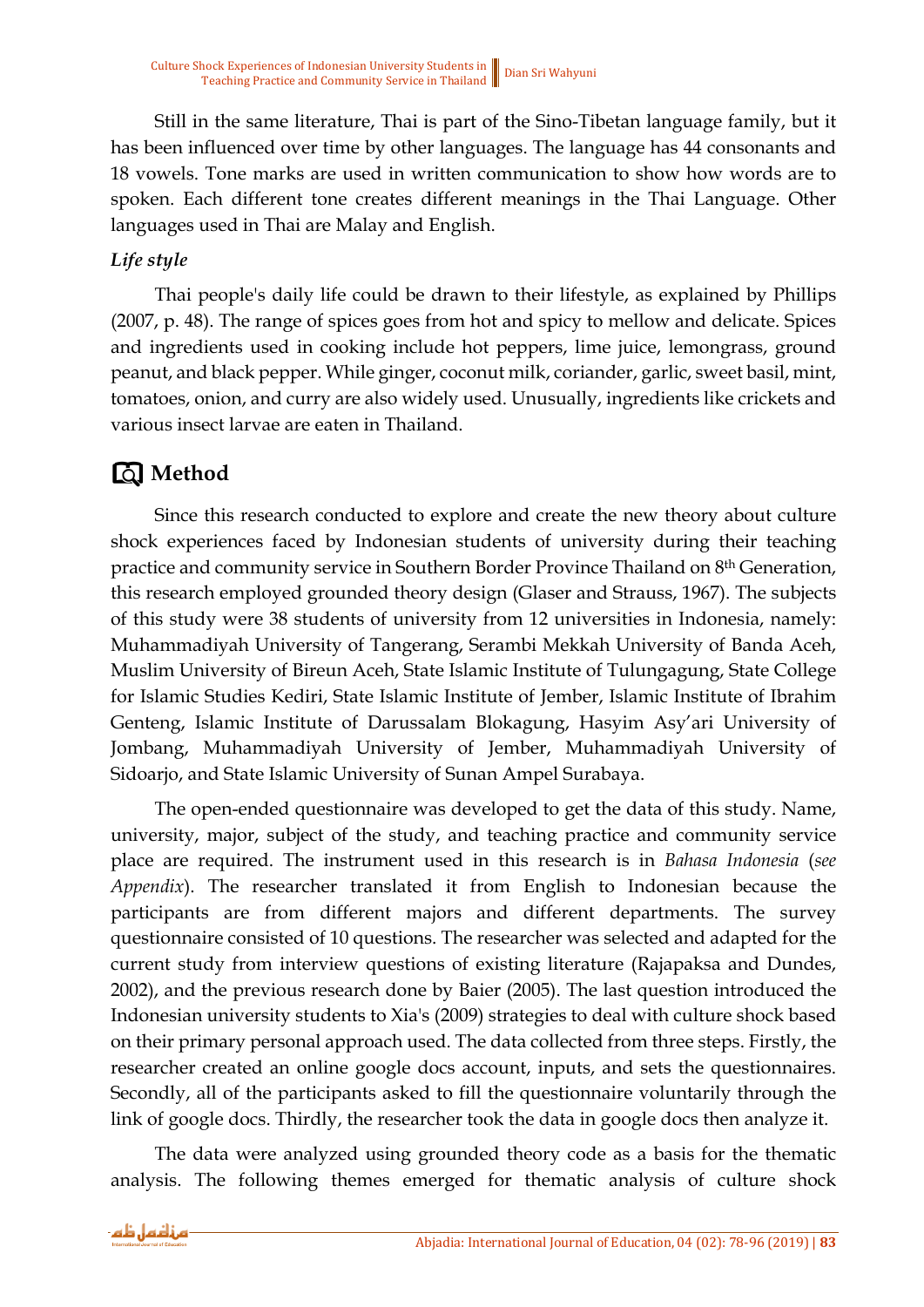#### experiences:

- 1. A theme I: Language and Communication Problems
- 2. Theme II: Life Style and Cultural Differences
- 3. Theme III: Social Support and Making Friends
- 4. Theme IV: Positive Experiences
- 5. Theme V: Academic Problems
- 6. Theme VI: Psychological Problems

Besides, the following codes emerged for analysis of strategies to deal with culture shock:

- 1. ScO: Self-confidence and Optimism
- 2. ANW: Accepting New Culture
- 3. S3: Seeking Social Support
- 4. LT: Language Training

The researcher divided the activity in analyzing data into three activities. They were translating, coding, and presenting the data results. Firstly, the open-ended survey questionnaire was translated from Indonesian to English without adding or reducing the context answer given. After the researcher got the data that have translated, the researcher started to code the data using thematic analysis. The last process was presenting data results based on the themes of culture shock experiences found. The data was presented originally in context as the subjects answer on the questionnaire given. Whether the subjects' answers are various or not, the data presented as it was.

## 4 **Result**

In this research, the researcher finds out culture shock experiences and the strategies to deal with cultural differences and problems. The data presented as follows:

#### **Culture shock experiences of Indonesian university students**

This study finds out some culture shock experiences faced by Indonesian university students in doing teaching practice and community service in the southern border province of Thailand. Those explained in Table 1.

| <b>No</b> | <b>Culture Shock Experiences</b>    | Subjects Total | Percentage |
|-----------|-------------------------------------|----------------|------------|
| 1.        | Language and Communication Problems | 13             | 34 %       |
| 2.        | LifeStyle and Cultural Differences  | 16             | 42 %       |
| 3.        | Social Support and Making Friends   | 12             | 32 %       |
| 4.        | Positive Experiences                | 38             | 100 %      |
| 5.        | <b>Academic Problems</b>            | 20             | 53 %       |
| 6.        | <b>Psychological Problems</b>       | 8              | 21 %       |

**Table 1. Culture Shock Experiences of Indonesian University Students**

#### **Language and Communication Problems**

The first culture shock experience is language and communication problems. Thirteen people mentioned language and communication problems as one of the most

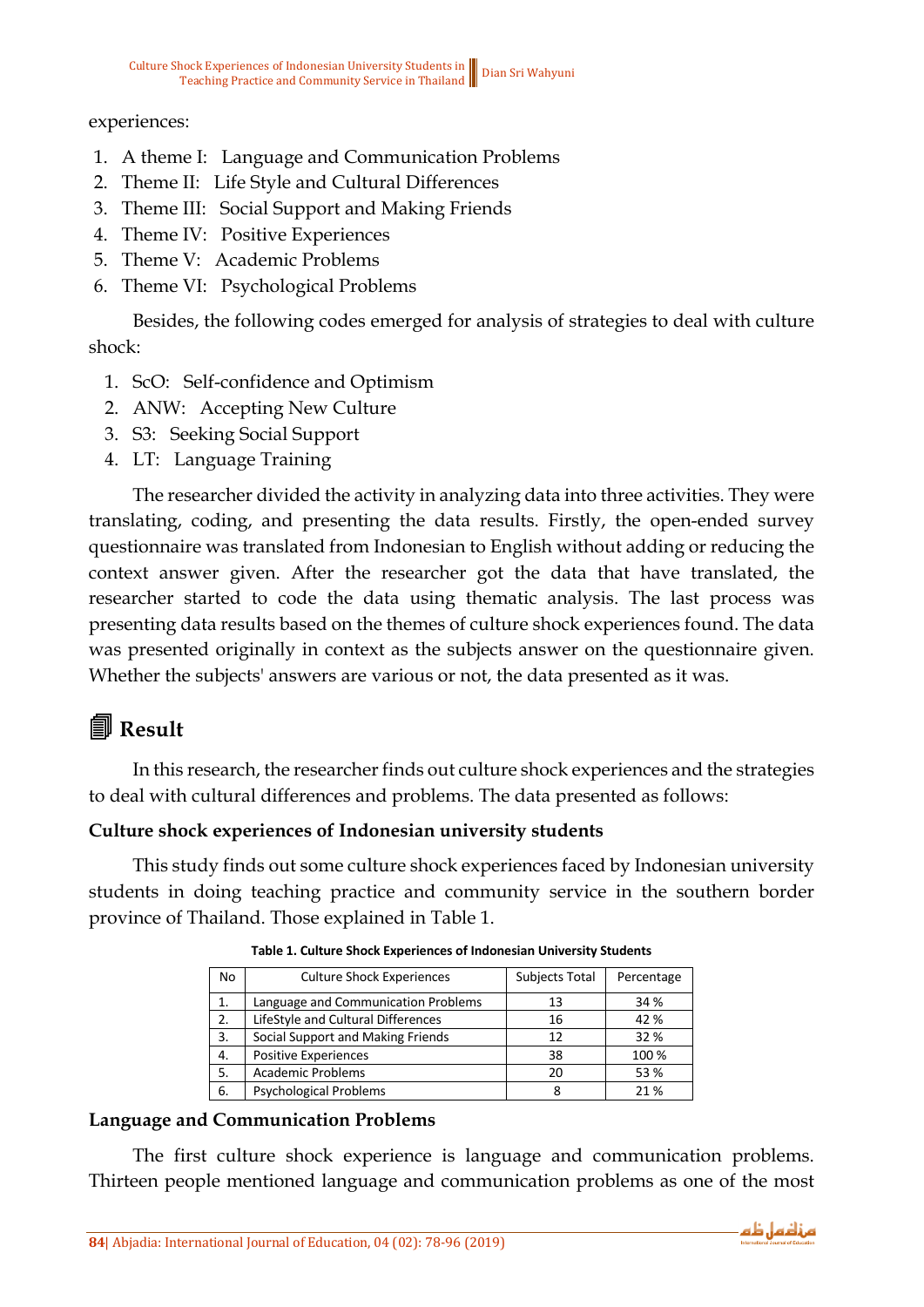difficult experiences in the surveys. Eight sub-themes are explaining this problem. They are 'experiencing common language problem,' 'students were speaking in Thai fully,' 'having difficulties in understanding the language,' 'having language difference,' 'feeling frustrated with language,' 'having difficulties in doing communication,' 'could not communicate,' and 'misunderstanding.'

When exploring this experience, six Indonesian university students mentioned that they do not understand the language, the language is very different, and difficult to study the language. An Indonesian university student from Hasyim Asy'ari University of Jombang became frustrated because of the word:

*"...in the first month. I felt frustrated with the language because I lived in a place where almost all of the society could speak in Malay; in contrast, the minority people could speak in English then their pronunciation was difficult to gues also when they talked using their language (Thai language), I felt confused because I did not know what they talked are."*

Another crucial problem is in case of communication with Thai people. Five Indonesian university students said that they were challenging to do contact, could not do discussion, and got misunderstanding experience. Some examples from the openended questions answer about the difficulty in communication included: "I could not communicate with the society because of the problem in Language," "I felt upset only when doing communication, ...people did not know well Malay and English Language." One participant from the State Islamic Institute of Tulungagung described her experience with communicating: "I felt depressed when I taught playground (anuban) because, in the first meeting, the language was my first crucial problem to communicate with kids who were still 3-6 years old." Furthermore, another Indonesian university student often had a misunderstanding experience.

#### **LifeStyle and Cultural Differences**

The second culture shock experience is a lifestyle and cultural differences. 16 Indonesian university students mentioned these differences as one of culture shock experiences. Six sub-themes are explaining this problem. They are 'having different the way to celebrate great Islamic day,' 'having different habitual activities,' 'experiencing difficulties in transportation,' 'having the different way to give punishment,' 'having different living environment (the condition of this province),' and 'having different kind of food.'

When celebrating a great Islamic day, Thai people are different from the Indonesian people. An Indonesian university student from State Islamic Institute of Tulungagung explained, *"I felt worst loneliness when Ied Fitri, where it was fully different from Indonesia culture, for example, there were no takbir for 24 hours nonstop, firecracker, and there was no traditional food in that great Islamic day."*

Some Indonesian university students mentioned, there were also some differences between Indonesian and Thai habitual activities. Two Indonesian university students explained this difference. A university student from the State Islamic University of Surabaya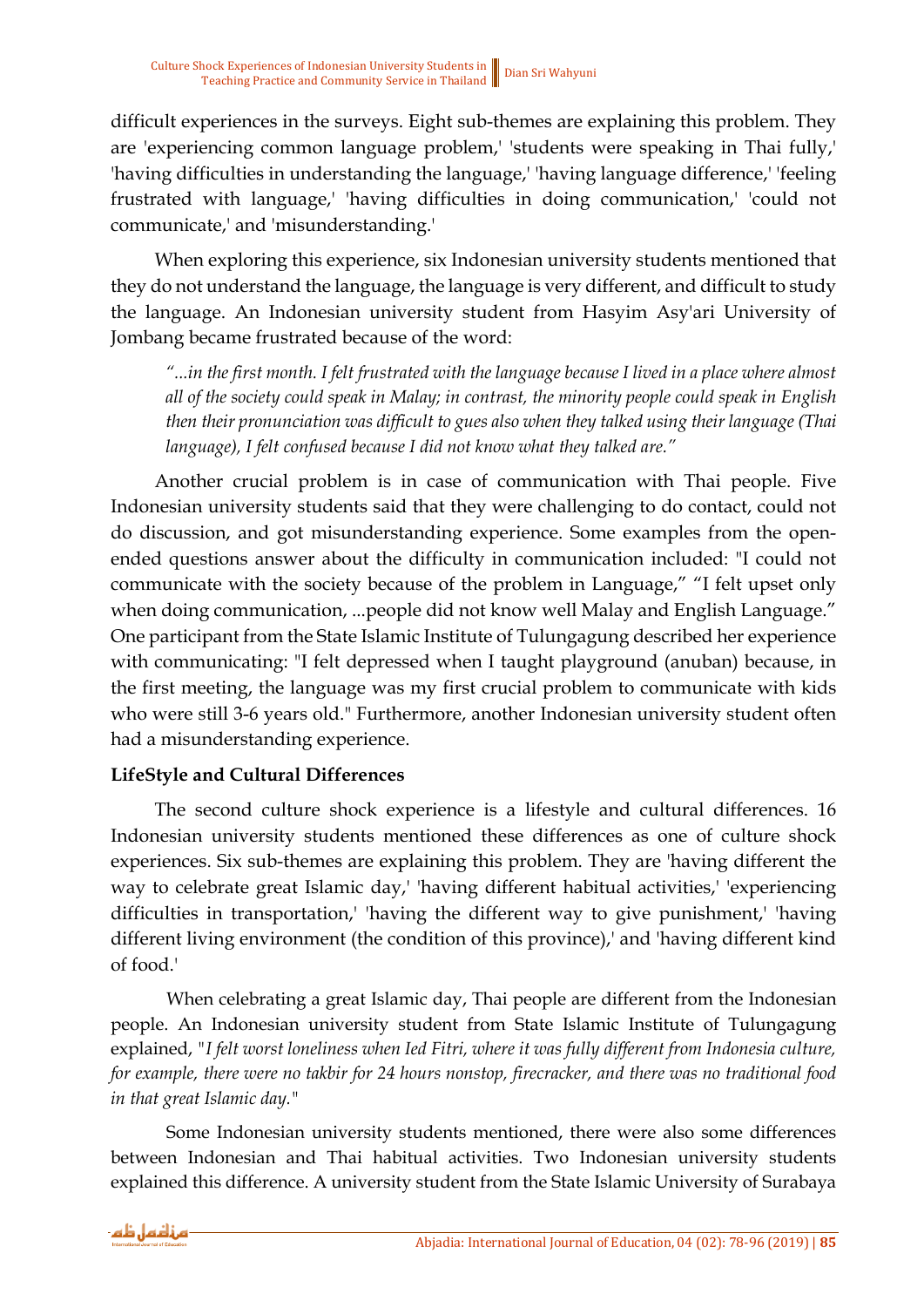mentioned that he spent most of his time at home on the weekend. He did the lazy activity that was sleeping for a day full. Indeed, he also explained, *"Here Thai male children like to say bad words besides many of them like the same gender."*

In the transportation problem, a university student from the Muhammadiyah University of Jember explained that there were no transportations that could use to go everywhere. Especially on holiday, he could not have a vocation because of the transportation limit. The school where he did teaching practice and community service did not give him a vehicle. So that's why he could not reach the places he wanted quickly.

Then, the way to give punishment in Thailand also becomes one of culture shock experiences. An Indonesian university student from State Islamic University of Sunan Ampel Surabaya explained whipped the students using rattan is usual in Thailand. She then told more, *"…In my opinion, that punishment is too extreme because I never found it in Indonesia."*

Another lifestyle and cultural differences experienced by university students was the different living environment. An Indonesian university student from the Muhammadiyah University of Tangerang said, *"Yes, I've ever felt depressed. It could be because I was not accustomed to Thailand's environment."* An Indonesian university student from the State Islamic Institute of Jember explained, *"the first time I was in Thailand, I felt worried. Because I was in a place that was far from my home, and I never came here before and would be here for a long time. Indeed, the condition of this province that always guided by the army every time."*

Furthermore, some university students mentioned that it was somewhat difficult for them to adjust to the food. A university student from Muhammadiyah University of Jember explained:

*"…first, I was given Krabu rice (one of Thailand cuisine), the color is blue, and the vegetables are uncooked. Indeed, there is also Thailand vegetable leaf that is Budu, I could not eat it because of not delicious and putrid, and my tongue still could not accept Thailand food. Second, Thailand's cuisine is hot and sour made. I have got stomachache because that is not ordinary for me. Third, Laksa, Thailand cuisine made from noodles that were boiled, served with fish gravy that tasted bad with uncooked terasi, and any kinds of uncooked leaves made me shocked, I could not eat that food. I prefer to eat cooked rice with a fried egg."*

#### **Social Support and Making Friends**

The third culture shock experience is social support and making friends. Answering the questionnaire about this, 12 Indonesian university students also mentioned this problem as one of their culture shock experiences. Five sub-themes are indicating this problem. Those are 'having a different opinion,' 'having individualist personality,' 'having limited Indonesian and Thai friends,' 'having own business', and 'feeling isolated.'

An Indonesian university student from State College for Islamic Studies Kediri mentioned that she has a different opinion with her roommate, who is an Indonesian friend. She said, *"I lived with my roommate, who was different from my ethic. So, my communication with my society was not good in several early weeks, arrived in Thailand."*

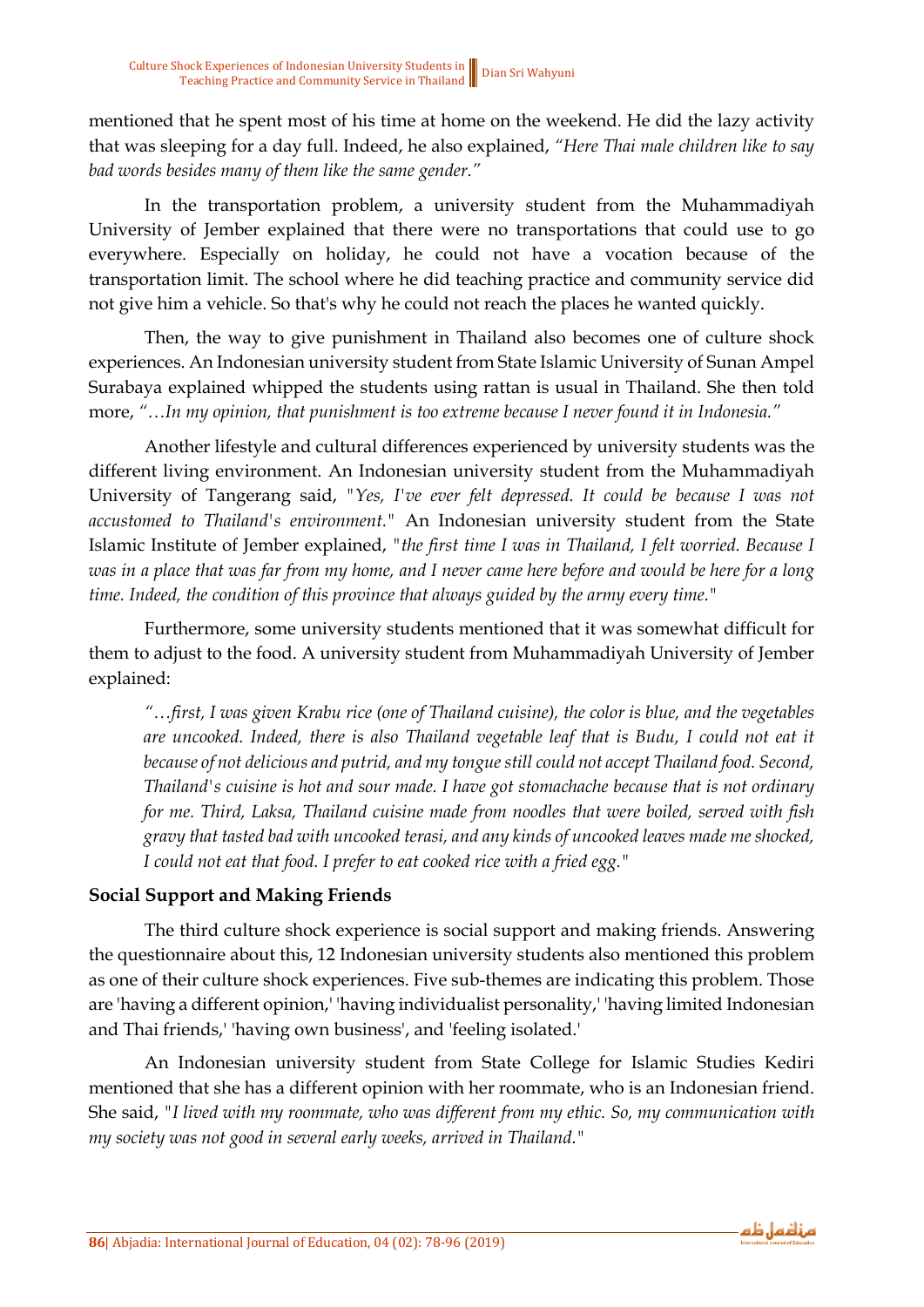The other two university students mentioned that Thai people are an individualist. A university student, who is still the same university as before said, *"Most of them (Thai people) was an individualist."* Another university student from Muhammadiyah University of Jember explained more this statement with, *"…because some people behavior were not care, so that's why I did not know with whom I had to give questions, told my stories and asked the solution."*

Another sub-theme found in this theme is having limited Indonesian and Thai friends. Two Indonesian university students experienced this problem. An Indonesian university student from Muhammadiyah University of Jember had limited Indonesian friends; this participant then explained it with, *"…it was the first time when I arrived in my teaching practice place because there were no Indonesian friends."* Differently, an Indonesian university student from the same university had experience in having limited both Indonesian and Thai friends, this participant explained, *"when Ramadhan, holiday time, and the dormitory students went home to their houses. At that time, I felt lonely, and I only lived with my roommate. So, I would like to go home at that time."*

The next problem found in this theme is business. An Indonesian university student from State College for Islamic Studies of Kediri stated that teachers in her school were very busy. They always did their works. Furthermore, they did not care with her because they were so busy with those works.

Then, in feeling isolated, six Indonesian university students stated that they experienced this problem. An Indonesian university student from State Islamic University of Sunan Ampel Surabaya explained, *"…during the first month is the worst time for me, where language, different culture, I felt isolated."* Other different two Indonesian university students from State Islamic University of Sunan Ampel Surabaya and the Hasyim Asy'ary University of Jombang experienced this case because there were no people who could talk with them. So, they felt isolated because they did not do communication with people there.

#### **Positive Experiences**

The fourth culture shock experience is positive experiences. In spite of the difficulties mentioned in themes before, all of the Indonesian university students also experienced excellent skills. Those are experienced in these three sub-themes, namely: 'become like Thai family members,' 'doing teaching,' and 'participating consulate program.'

One of the positive experiences is when they become like Thai family members. 20 Indonesian university students mentioned this sub-theme as their experiences. An Indonesian university student from Serambi Mekkah University of Banda Aceh said, *"I got new friends, new family, and new experience."* Indeed, an Indonesian university student from State Islamic University of Sunan Ampel Surabaya explained, *"…different language, but we always keep love with the school and boarding house."*

Furthermore, an Indonesian university student from Muhammadiyah University of Sidoarjo explained, *"The positive experience that I still remember is love between Indonesian and Thai Moslems…"*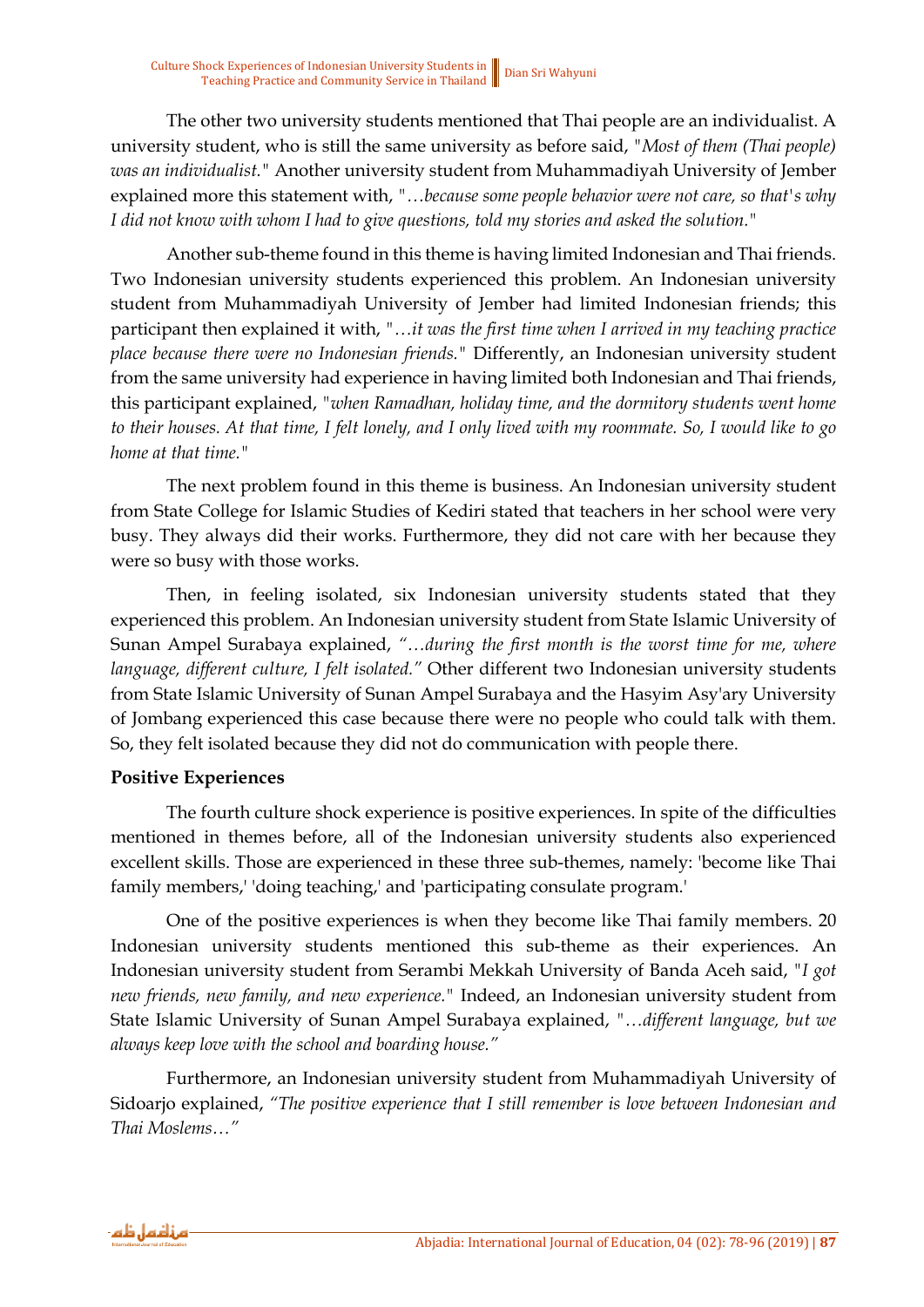Indeed, talking about teaching, 15 Indonesian university students experienced this moment. Here are examples of some answers. An Indonesian university student from State College for Islamic Studies Kediri said, *"…I could bring my students to be the champion (Indonesian Nasyid, Indonesian Poetry, and English speakers)."* Then, an Indonesian university student from the Muhammadiyah University of Jember also explained the experience of teaching Thai students and guiding them to become the first winner in the Center of Languages and ASEAN Studies (CLAS).

Also, some of the Indonesian university students had experience when they participated in the consulate program. Three participants experienced it at this moment. An Indonesian university student from Muhammadiyah University of Sidoarjo explained, *"I could meet the best people there."* The words the best people here means that Indonesian consulate people. Other, an Indonesian university student from Muhammadiyah University of Tangerang explained that he got the best experience when *"Experienced being a leader August 17th in Indonesian consulate at that time."* Indeed, an Indonesian university student from the Muslim University of Bireun Aceh explained, *"The society was warmful, and participating with consulate (with Indonesian people)…"*

#### **Academic Problems**

The fifth culture shock experience is academic problems. 22 Indonesian university students mentioned these differences as one of culture shock experiences. Four sub-themes are explaining this problem. They are 'teaching the different subject,' 'the students could not catch the material,' 'feeling tired with the school assignments, and 'teaching in full-day school.'

The first sub-theme mentioned in academic problems is taught in different subjects. An example from a survey answer from an Indonesian university student from the State Islamic Institute of Tulungagung said, *"…I was asked to teach differently with my field of study."*  The second sub-theme is the students could not catch the material. An example from a survey answer from an Indonesian university student from the Muhammadiyah University of Jember explained, *"…I felt depressed when I had to be ready to teach every condition and situation. I felt frustrated when my students could not catch the material I taught well in the first week."* The third sub-theme is felt tired with the school assignments. An example from a survey answer from an Indonesian university student from the Muhammadiyah University of Tangerang said, "…because of many assignments and deadlines. They made me tired so that I had to stay up all the nights, then made me need more time to sleep." The last sub-theme is about a full-day school. An example from a survey answer from an Indonesian university student from Muhammadiyah University of Jember explained, *"…teaching full-day school and extracurricular made my power empty, and it made me need more sleeping time."*

#### **Psychological Problems**

The sixth culture shock experience is mental problems. 8 Indonesian university students also mentioned this problem as one of their culture shock experiences. Three subthemes are indicating this problem. Those are 'feeling sad and missed,' 'feeling frustrated,' and 'first time going aboard.'

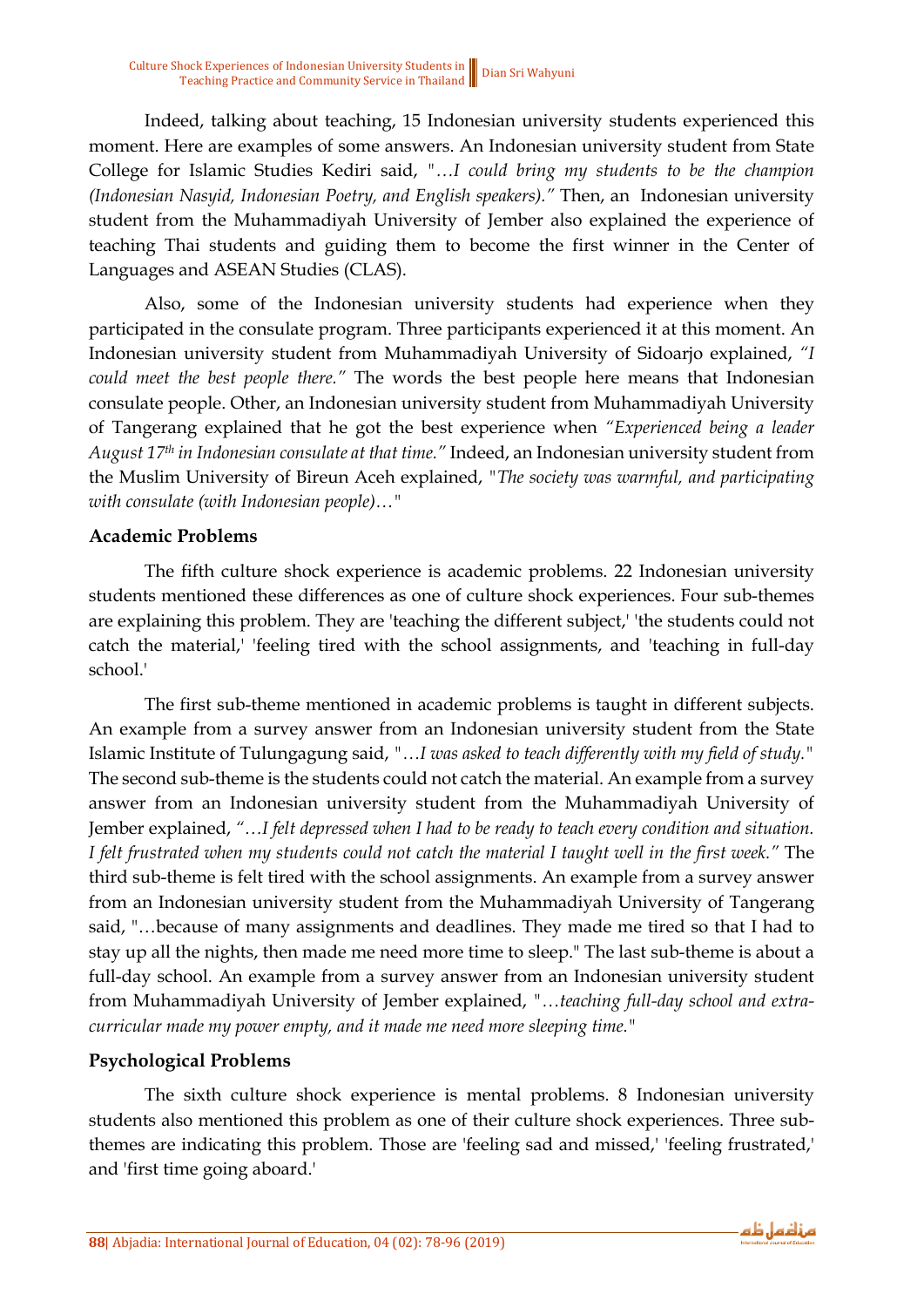The first sub-theme mentioned in psychological problems is that six Indonesian university students felt sad and missed their home. An example from a survey answer from an Indonesian university student from the Islamic Institute of Darussalam Blokagung said, *"…when the first time, I remembered my family, then I missed them."* And, an Indonesian university student from Muslim university of Bireun Aceh mentioned, *"The first time I went there, I felt sad because I was far from my family, but it was not long."* Other, second sub-theme mentioned in psychological problems is frustrated. An Indonesian university student from State Islamic Institute of Jember explained, *"I've ever got frustrated when Ied Fitri day. Where this moment must be a special moment to join with all of the family."* The last sub-theme mentioned in this problem is the first time go aboard. Here, An Indonesian university student from Muhammadiyah University of Jember said, *"…because, that was my first time go aboard."*

#### **The strategies used by Indonesian university students to deal with cultural differences and problems**

This study also found some strategies used by Indonesian university students to deal with culture shock. The totals of Indonesian university student strategies used are explained in Table 10.

| No. | <b>Strategies</b>            | <b>Subjects Total</b> | Percentage |
|-----|------------------------------|-----------------------|------------|
|     | Self-confidence and optimism |                       | 16%        |
|     | Accepting new culture        |                       | 84 %       |
|     | Seeking social support       |                       | 8%         |
|     | Language Training            |                       | 13%        |

**Table 10. Strategies Used to Deal with Cultural Differences and Problems**

#### **Self-confidence and optimism**

The first strategy used by Indonesian university students is self-confidence and optimism. 6 Indonesian university students mentioned this strategy as one of their ways to deal with culture shock. There are four examples of strategies indicating this problem. Those are 'believe to our self,' 'remembering our first intention,' 'embracing Pancasila,' 'eating much,' and 'starting it from our self.'

An Indonesian university student from State College for Islamic Studies Kediri mentioned that we have to believe in our self. Believes, in this case, is that the differences will bring out the beauty. Then, an Indonesian university student from the same college said that she always remembers that my first intention of going to Thailand is to make my parents, country, and religion proud of her. Another Indonesian university student from the State Islamic Institute of Tulungagung explained that *"Remember the first goal come to Thailand is to serve."*

Differently, an Indonesian university student from the Islamic Institute of Ibrahimy Genteng said that embracing Pancasila value is one of the effective ways that is because Pancasila is the official philosophical foundation of the Indonesian state. It means that Pancasila is our way of life. Indeed, an Indonesian university student from the Hasyim Asy'ari University of Jombang explained that she did everything that could build her optimism; it was proven by her explanation, *"Eating chocolate and any Thai sausage… All of*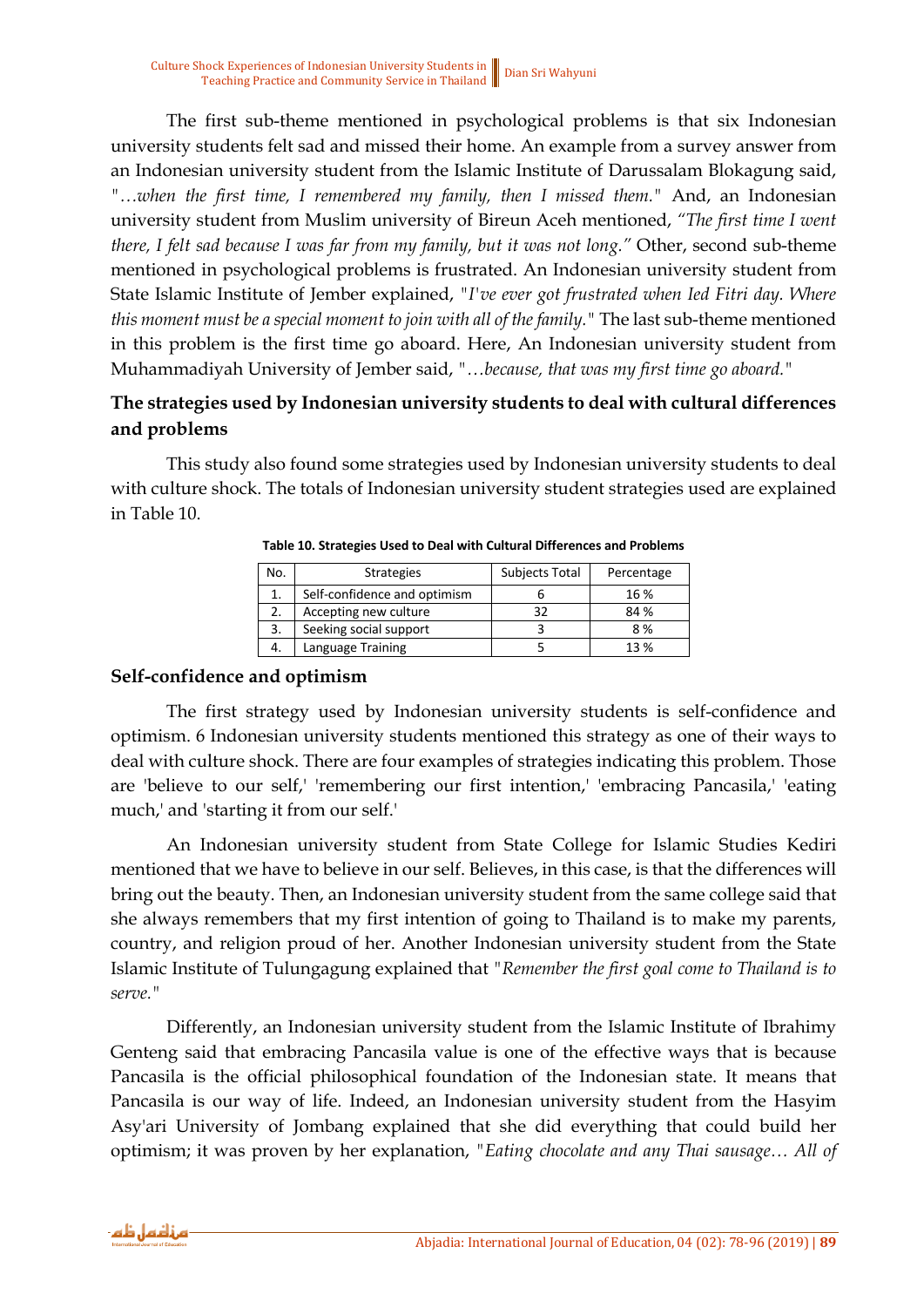*Thai cuisines…"* Furthermore, an Indonesian university student from State Islamic University of Sunan Ampel Surabaya explained deeply,

"We have to start it from our self because we have our ability to solve that problem. We could start it from repairing our first intention, our way of thinking, our heart, and our thought. I will take those ways first to deal with that shock problem. Example: if the problem is about communication, I will try to communicate with them."

#### **Accepting new culture**

The second strategy used by Indonesian university students is taking a new culture. Indonesian university students mentioned this strategy as the most effective way to deal with culture shock. There are five examples of strategies indicating this problem. Those are 'studying the Thai language,' 'adapting and socializing,' 'building tolerance and respecting,' 'accepting and understanding,' and 'adjusting.'

An Indonesian university student from State College for Islamic Studies Kediri mentioned that we have to build ourselves by studying the Thai language. Then an Indonesian university student from the same college but a different subject said the same argument; deeply, she explored the reason why we have to study their language. That is because when we could master their language, we will be able to interact with them in a good way.

Other ways found in accepting a new culture is adapting and socializing — this strategy purposed by some Indonesian university students. An Indonesian university student from the State Islamic Institute of Tulungagung stated that she joins with organizations and follows many events to deal with cultural problems. It explained more by an Indonesian university student from Muhammadiyah University of Jember explained, *"The solution is we have to socialize actively through giving a nice smile and be active with a citizen so that we will not find culture shock."* It is in line with an Indonesian university student from Hasyim Asy'ary university of Jombang who said, *"We have to open with their culture, exchange our ideas could help us to accept them."*

Then, building tolerance and respecting is one of the ways of accepting a new culture. Indonesian university students from the Muhammadiyah University of Tangerang explored, *"Through improving our value intolerance with the religion and culture. Then, adapt to the new environment and new culture."* Similarly, an Indonesian university student from Serambi Mekkah University of Banda Aceh explored this strategy by saying, *"Culture is the identity of the nation, the solution to deal with cultural differences is we have to respect one culture with other cultures."*

The next example in this strategy is accepting and understanding. This way proposed by some Indonesian university students. An Indonesian university student from the Muhammadiyah University of Tangerang who explained that we could take a new culture by trying to understand the culture and slowly follow how their culture model is. Then, an Indonesian university student from Serambi Mekkah University of Banda Aceh explained more her acceptance, *"I want Thai culture mainly in Songkhla Thailand would be conserved so that Thai culture will not be lost."*

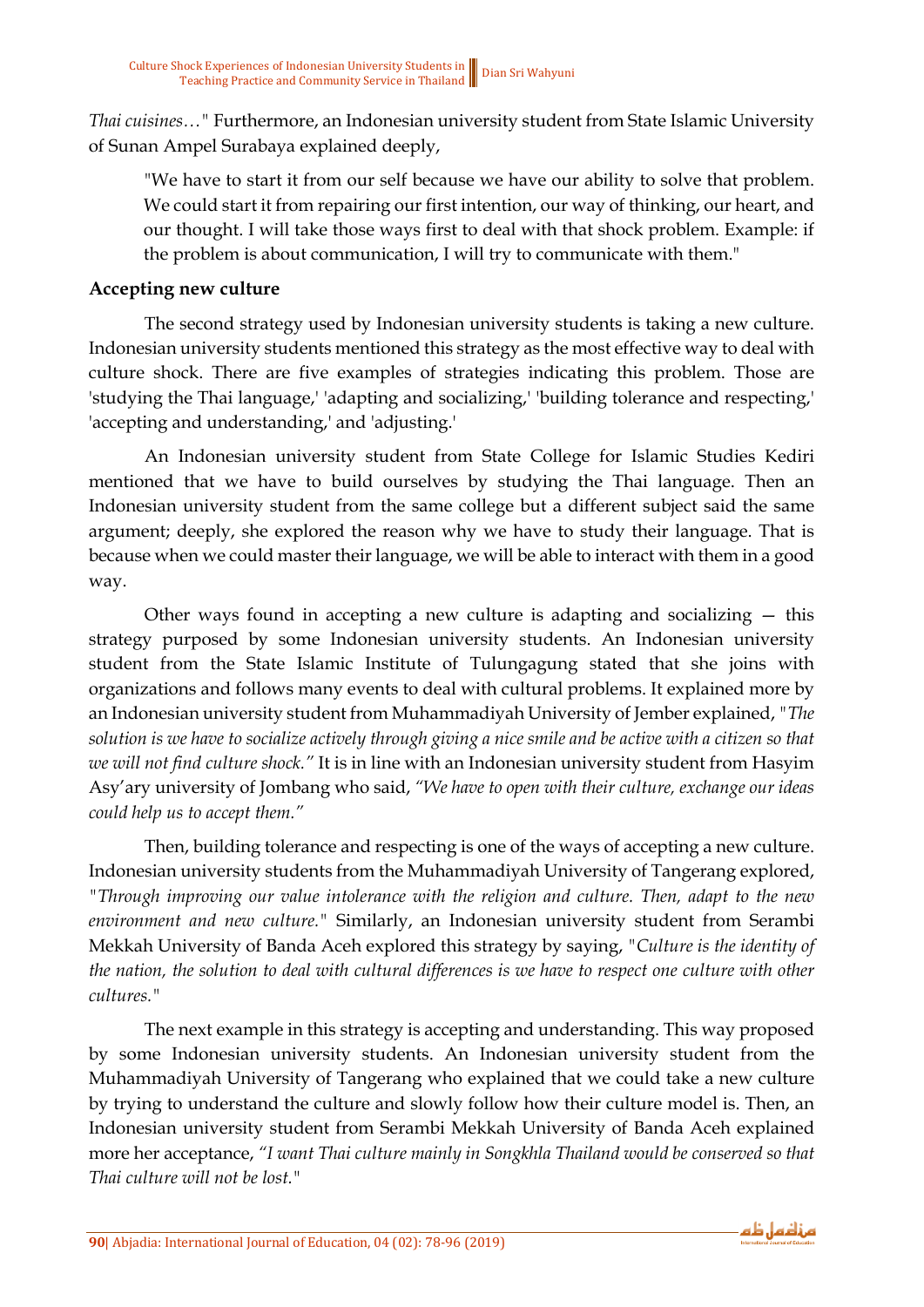The last, adjusting is the way we get after accepting other cultures. It explained more by some Indonesian university students. An Indonesian university student from the Muslim University of Bireun Aceh told many Thailand culture is almost the same as Indonesian culture, mainly in Aceh. This statement could be indicated as an adjustment. That is because some Thai and Indonesian cultures were accepted then adjusted. Another, an Indonesian university student from the Muhammadiyah University of Sidoarjo said that we have to search the positive sides of the culture so that we could accept the culture.

#### **Seeking social support**

The third strategy used by Indonesian university students is seeking social help. Indonesian university students mentioned this strategy as one of the ways to deal with culture shock. There are two examples of strategies indicating this problem. Those are 'doing discussion and communication,' and 'calling Indonesian friend.'

When we said about seeking social support, the word discussion and communication are one of the ways to find this support. An Indonesian university student from the Islamic Institute of Tulungagung said that we have to make small discussions with the society between us. She said, *"…small discussion with the nearest environment."* Similarly, another Indonesian university student from State College for Islamic Studies purposed that we have to communicate with the society as many as possible.

Then, calling an Indonesian friend was purposed to reach the strategy of seeking social support. An Indonesian university student from the Muhammadiyah University of Tangerang explained when he experienced culture shock; he then calls some of his friends. He said, *"I called my friends through phone…"* They are his teaching practice and community service in southern border province Thailand friend.

#### **Language Training**

When exploring the strategies of Indonesian university students dealing with cultural differences and problems, five Indonesian university students also mentioned language training. Two of them are from State College for Islamic Studies Kediri, two of them are from Hasyim Asy'ary university of Jombang, and one of them is from Muhammadiyah University of Tangerang. Talking about this strategy, all those university students agreed that language training is one of the effective strategies. While one university student from Hasyim Asy'ary university of Jombang explored more, *"…the training must do first before entering a new culture, in this case, Thailand culture."*.

## **Discussion**

The researcher then discusses culture shock experiences of Indonesian university students and the strategies to deal with cultural differences and problems. They are considered as follow:

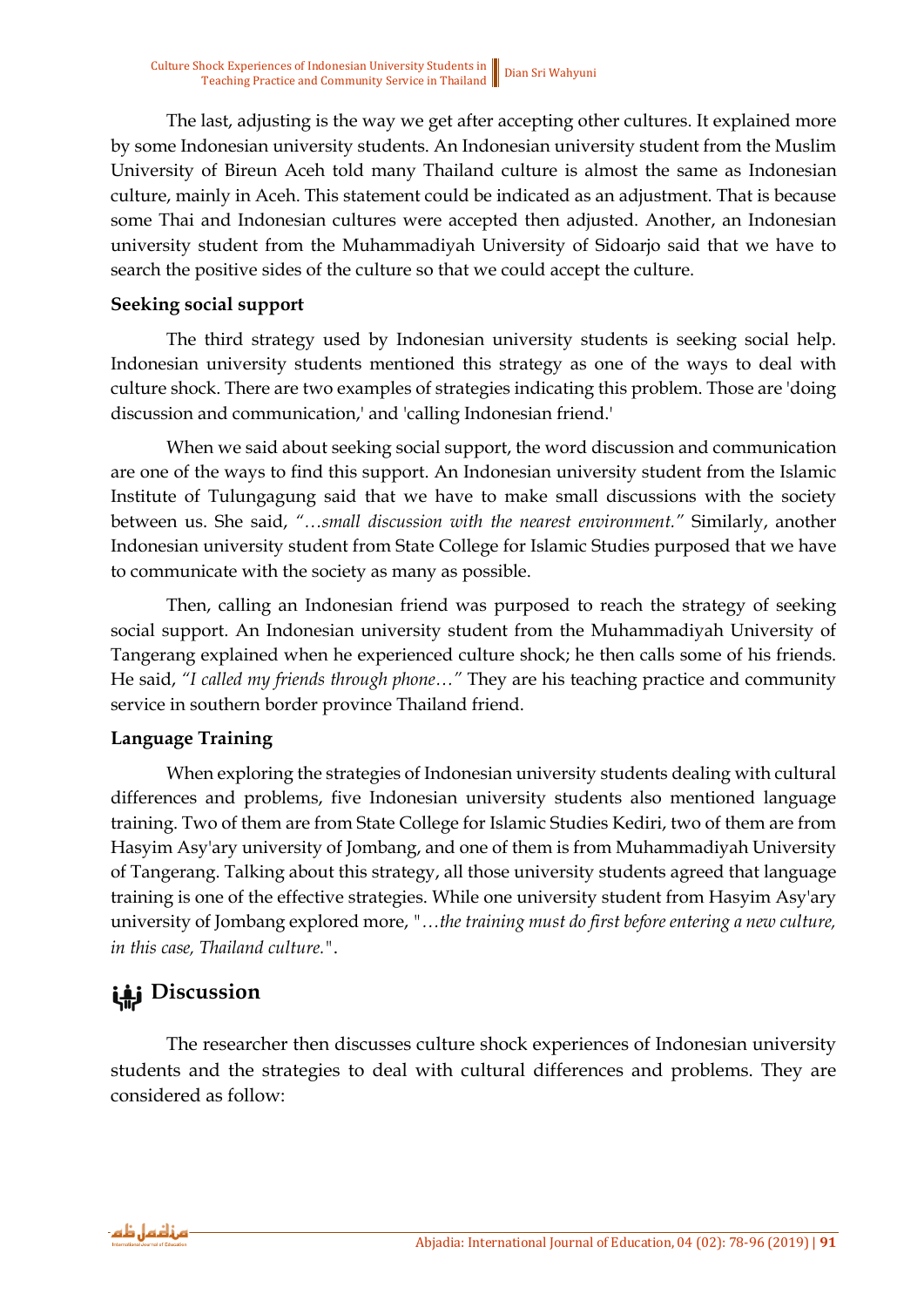#### **Culture shock experiences of Indonesian university students**

Based on the finding of this study, there are six culture shock experiences. Those are language and communication problems, lifestyle and cultural differences, social support and making friends, positive experiences, academic issues, and psychological problems. It is different from the previous research done by Baier (2005), who has found five culture shock experiences. Those are language and communication problems, lifestyle and cultural differences, social support and making friends, positive skills, and difficult times and experiences. What makes this current study differs from the previous study is because of the various physical traits (physical landscape, characteristic and personality of the people, religion, language, and lifestyle) between the U.S. and South Thailand. Besides, the subjects of the study in the previous research are International students from western countries and non-western countries. While in this current study, the items are Indonesian university students from 12 universities in Indonesia.

The first is language and communication problems. Those problems happened because the Thai language has 44 consonants and 18 vowels. Tone marks are used in the written language to show how words are to be spoken (Phillips, 2007, p. 43). Similar to the previous study done by Baier (2005), language and communication problems in the last survey experienced because language needs to be understood in the context of culture.

The second is a lifestyle and cultural differences. Here, many Indonesian university students experienced in Thai cuisine that is different than Indonesian cuisine. Thailand cuisine is identic with spicy food. The range of spices goes from hot and spicy to mellow and delicate (Phillips, 2007). Indeed, based on the researcher's experience, the eating amount of Thai people are higher than Indonesian. They like eating so much. Besides, their custom food ingredients were also different from ingredients used for cooking Indonesian food. Spices and components used in cooking include hot peppers, lime juice, lemongrass, ground peanut, and black pepper (p. 48).

The third is social support and making friends. For Indonesian university students, doing International teaching practice and community service in Thailand gives the implication that they have to leave their friends and, in most cases, their parents or families. The lack of a social support network could be a challenging experience, especially when students are rather shy and embarrassed to approach people because of their limited confidence or target language knowledge. Besides, that is also because Thai people are quite homogeneous (Phillips, 2007, p. 41). They have some different personalities, such as individualist and friendly. But, in some literature, almost Thai people have been described as easy-going, friendly, self-confident, complacent, polite, laid back, discreet, modest, cheerful, neat, clean, respectful, grateful, obedient, loyal and differential (Hays, 2014). This is different from finding in this study which almost found that Thai people were busy with their works, do not care with Indonesian people, and

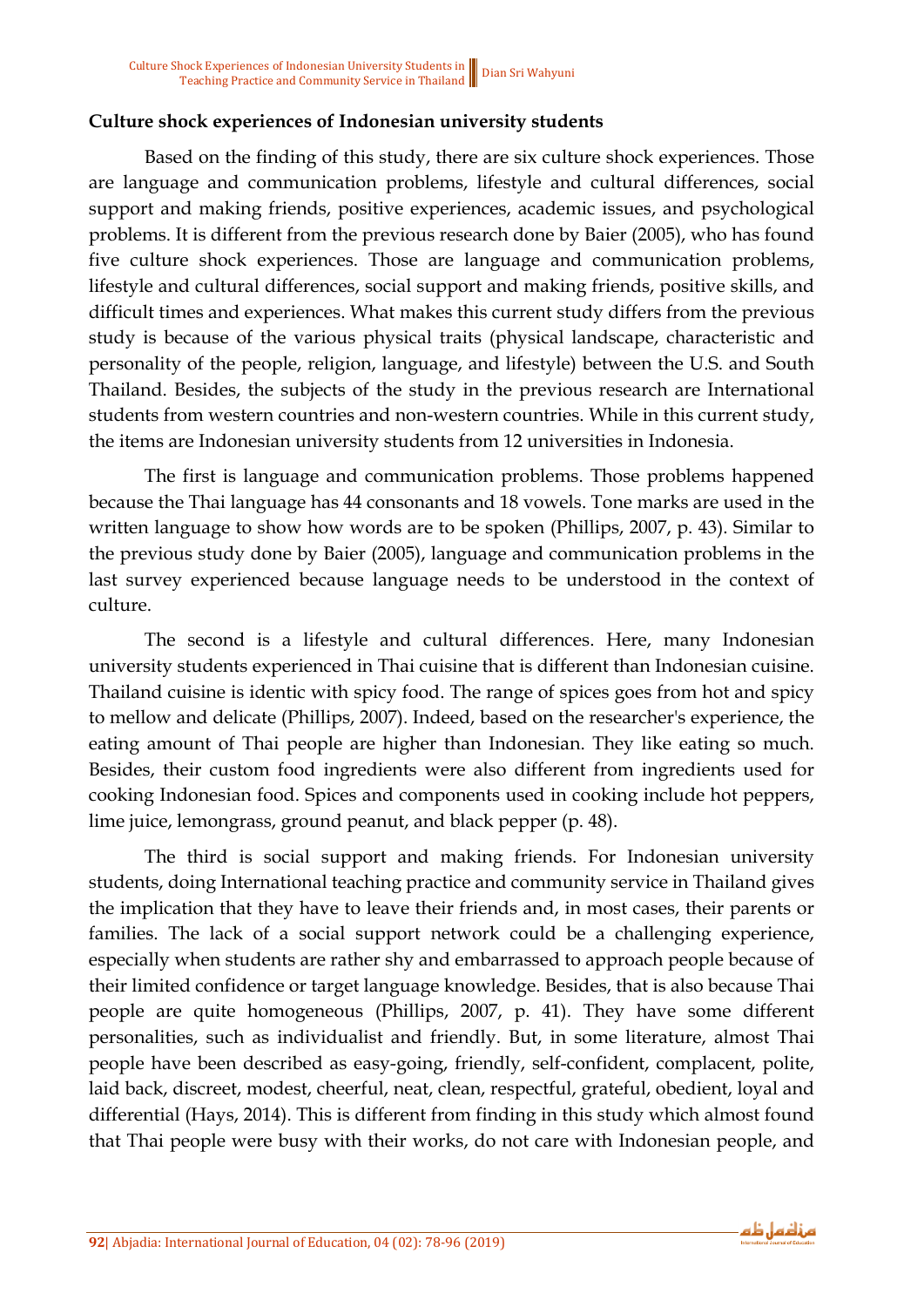individualist. Also, "cultural differences may be a barrier for making friends" (Baier, 2005, p. 78).

The forth is positive experiences. Besides the negative experience of culture shocks mentioned above, there are some positive experiences faced by Indonesian university students. Based on the findings, there were many positive experiences, such as become like Thai family members, doing teaching and participating in consulate programs. Similar to the result of this study, Baier (2005) also mentioned positive experience in his research. The lessons are different from this study but still somewhat the same. Those are positive college experiences, meeting new people and different cultures, also opportunities.

The fifth is academic problems. Based on this finding, the sub-themes are teaching different subjects; the students could not catch the material, felt tired with the school assignments, and full-day school. It is similar to Poedjiastutie's research that found academic shock as one of the experiences in culture shocks. The difference is in subthemes. In this previous research done by Poedjiastutie (2009), the educational problems faced by international students fell into three categories, namely: teacher's role and attitude, poorly organized program, and local students' perspective.

The sixth culture shock experience faced by Indonesian university students in doing teaching practice and community service in the southern border province of Thailand is psychological shocks. Based on the finding of this study, the sub-themes are feeling sad and missed the Indonesian atmosphere, frustrated, and experiencing the first time go aboard. Those experiences not mentioned in Baier's study (2005). But feeling such as sad missed and frustrated are similar to Oberg's theory of culture shock that w defined as disorientated feeling (Winkelman, 1994).

### **The strategies used by Indonesian university students to deal with cultural differences and problems**

To deal with culture shock, this research has found all three plans that are purposed by Indonesian university students in doing teaching practice and community service in the southern border province of Thailand. Firstly is self-confidence and optimism. Secondly, it is accepting a new culture. Thirdly is seeking social support. The last is language training. Different from the previous study done by Xia (2009) about the analysis of the impact of culture shock in individual psychology, the last strategy that is language training did not mention in Xia's study. She only found the first three strategies similar to this finding.

The first strategy used by Indonesian university students is self-confidence and optimism. According to this research, we have to believe in our self so that we could be confidence. It is similar to Aronson's statement (2005) that is self-confidence plays a crucial role in decreasing anxiety and overcoming obstacles. Indeed, one of the other ways to get optimism mentioned in this study is by remembering our first intention that is to serve as a teacher and community. Also, embracing Pancasila and eating much also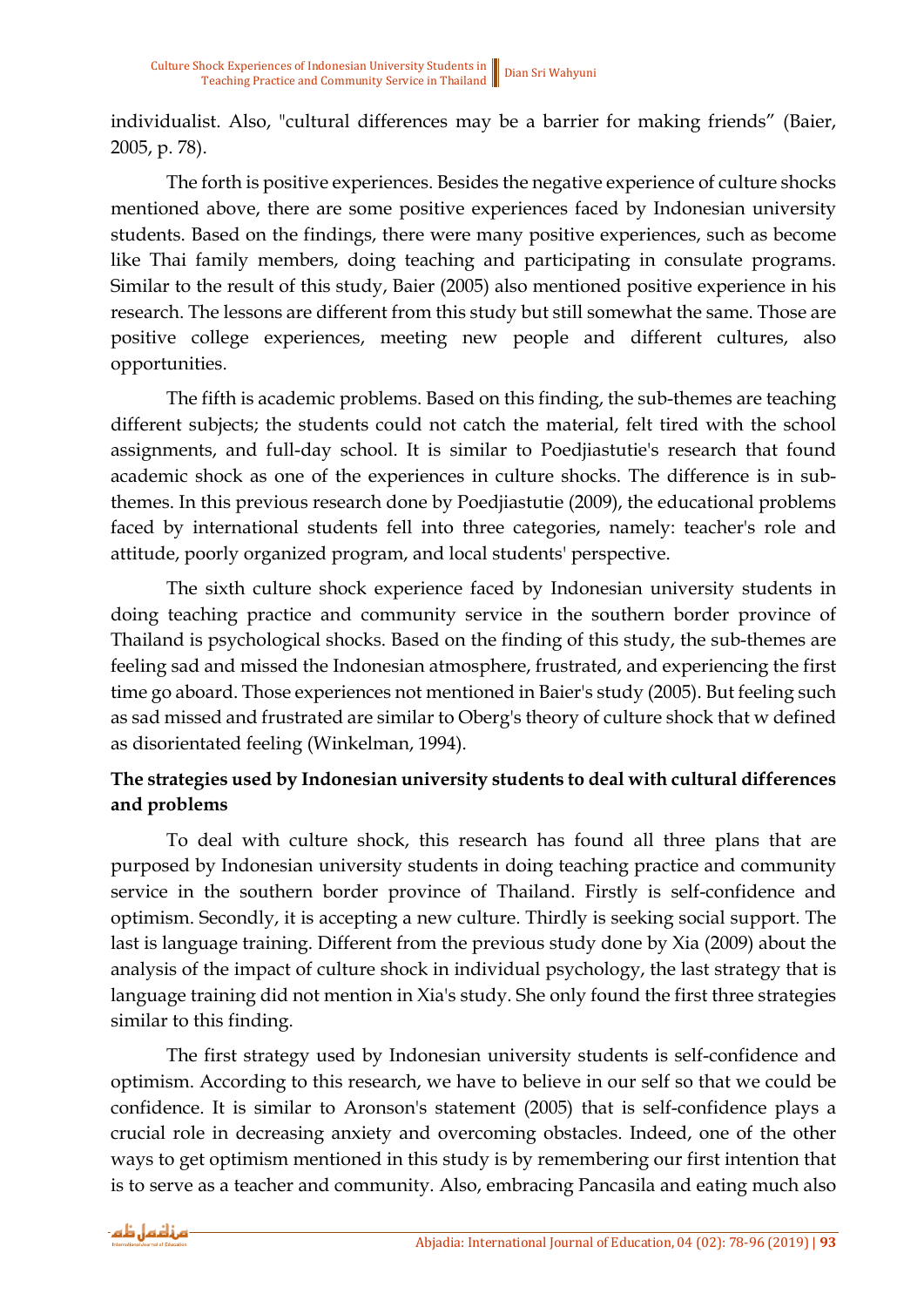mentioned in the finding that could be critical factors to reach self-confidence and optimism. Furthermore, we have to start it from our self.

The second strategy used by Indonesian university students is accepting a new culture. Based on the result, studying the Thai language could be one way indicating that people take a new culture. Then, adapt and socialize with Thai people also could we do. Indeed, building tolerance and respecting, accepting and understanding, also adjusting Thai culture are other ways indicating that we accept Thai culture. It is similar to Phillips (2003), who explored that reluctant acceptance will cause more psychological discomfort. So, attempting to respect local customs and traditions may also be a relatively easy way of accepting new culture.

The third strategy used by Indonesian university students is seeking social support. Based on the finding in this research, one of the ways to apply this strategy is through doing discussion and communication with Thai people. Another way is calling an Indonesian friend. Both of them could build our social support. It is similar to Xia's research (2009), who explained that in seeking social support, people would receive consolation, caring, encouragement, advice, approval, and help from others around them. Indeed, discussion and communication are ways to seek social support from the Thai people. Differently, video or audio calls are ways to find social support from Indonesian people.

The last strategy used by Indonesian university students is language training. All of the participants who have the same statement about practice said that language training is the best training before entering a new country. That is because, as we know that the Thai language is difficult to study. This language has many patterns, one of them is about tone marks (Phillips, 2007). Based on personal researcher experiences who be one of the same teaching practice and community service university students, there were about five tone marks in the Thai language. So that when we said a word using the Thai language in different tone marks, they would have different five possible meanings. It is different from the Indonesian language that there is no tone marks rule. Furthermore, training must do first before entering a new culture, in this case, Thailand's culture.

# **Conclusion**

Based on the finding and discussion, there are six culture shock experiences faced by Indonesian university students in doing teaching practice and community service in the southern border province of Thailand. Those were language and communication problems, lifestyle and cultural differences, social support and making friends, positive experiences, academic issues, and psychological issues. The most dominant shock experience faced by Indonesian university students was positive experiences. This current research finding is different from the previous research finding because of the various physical traits between the U.S. and South Thailand, also different subjects of the study. As for the strategies to deal with cultural differences and problems, there were

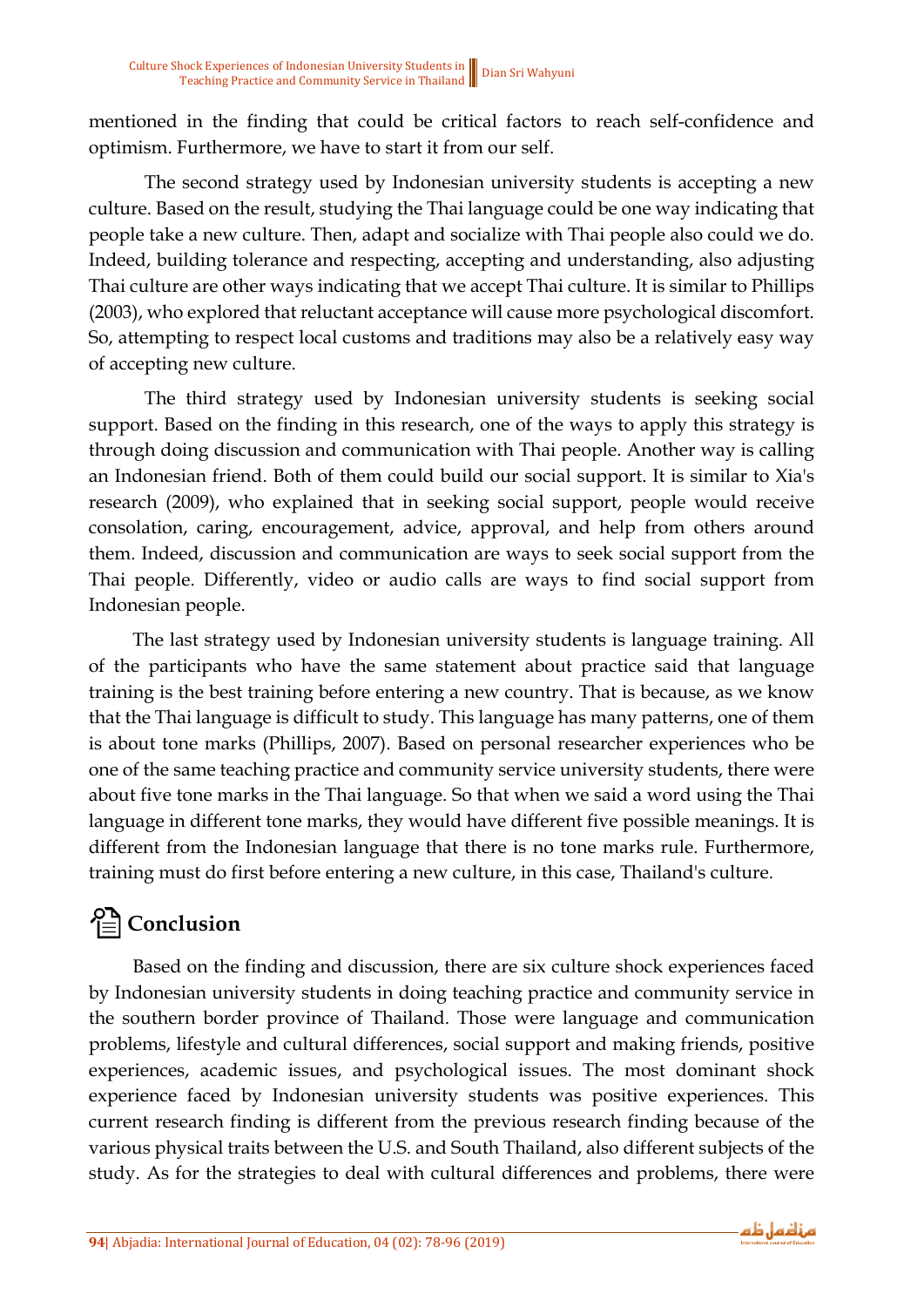four strategies used by Indonesian university students. Those were self-confidence and optimism, accepting the new culture, seeking social support, and language training. The most plan mentioned by Indonesian university students was taking a new culture.

# **Bibliography**

- Abroad Alumni Association of Southern Border Province. Petunjuk teknis pelakanaan kuliah kerja nyata (KKN) praktek pengalaman lapangan (PPL) angkatan VIII di Thailand tahun 2017. Thailand: Author.
- Aronson. Et al., (2005). Social Psychology (5th ed.). New Jersey: Pearson Education.
- Baier, S., T. (2005). International students: culture shock and adaptation to the U.S. culture (Thesis). Eastern Michigan University, Ypsilanti, Michigan.
- Cohen, L., Manion, L., & Marisson, K. (2000). Research method in educational. (London: Routledge).
- Creswell, J., W. (2009). Research design: qualitative, quantitative, and mixed-method approaches (3rd ed.). United States of America: Sage Publications.
- Geertz, C. (1973). The interpretation of cultures. New York, NY: Basic Books.
- Glaser, B. G., & Strauss, A. L. (1967). The discovery of grounded theory: Strategies for qualitative research. Chicago: Aldine Publishing.
- Goodenough, W., H. (1957). Cultural anthropology and linguistics. In a report of the seventh annual round table meeting on linguistics and language study, Ed. P. Garvin. Washington, DC: Georgetown University.
- Gudykunst, W. B., Matsumoto, Y., Ting-Toomey, S., Nishida, T., Kim, K., & Heyman, S. (1996). The influence of cultural individualism-collectivism, self-construals, and individual values on communication styles across cultures. Human Communication Research, 22, 510–543.
- Guion, L. A., Diehl, D.C, & McDonald, D. (2011). Triangulation: Establishing the validity of qualitative studies. (Florida: University of Florida).
- Hays, J. (2014). Thai Character and Personality: Sanuk, Thai-Ness, Kreng Jai, Jai Yen, And Social Smoothing. Retrieved May 07, 2018, from http://factsanddetails.com/southeastasia/Thailand/sub5\_8c/entry-3219.html.
- Keesing, R., M. (1974). Theories of culture. Annual Review of Anthropology, 3, 73-97.
- Kidder, L., H. (1992). Requirements for being Japanese: stories of returnees. International Journal of Intercultural Relations, 16, 384.
- Kiggundu, E. & Nayimuli, S. (2009). Teaching practice: a make or break phase for student teachers. South African Journal of Education. 29,345-358.
- Krisnawati, L., D. (2009). Service-learning in Christian university: past, present, and future states. New Horizons in Education. 57 (3), 74–81.
- Oberg, K. (1960). Cultural shock: Adjustment to new cultural environments. Practical Anthropology, 4, 177-182.